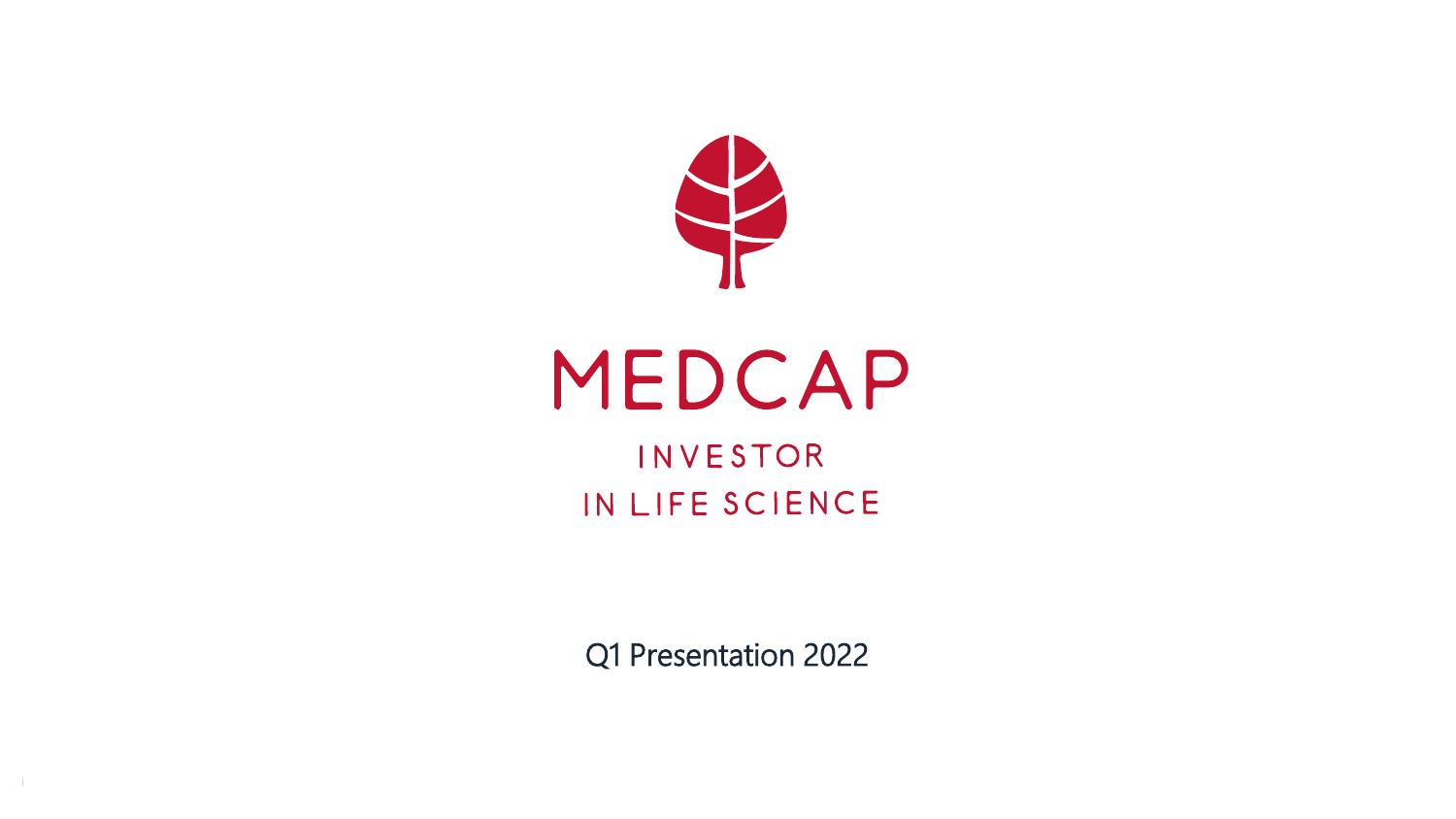We create value and contribute to improved quality of life in Life Science



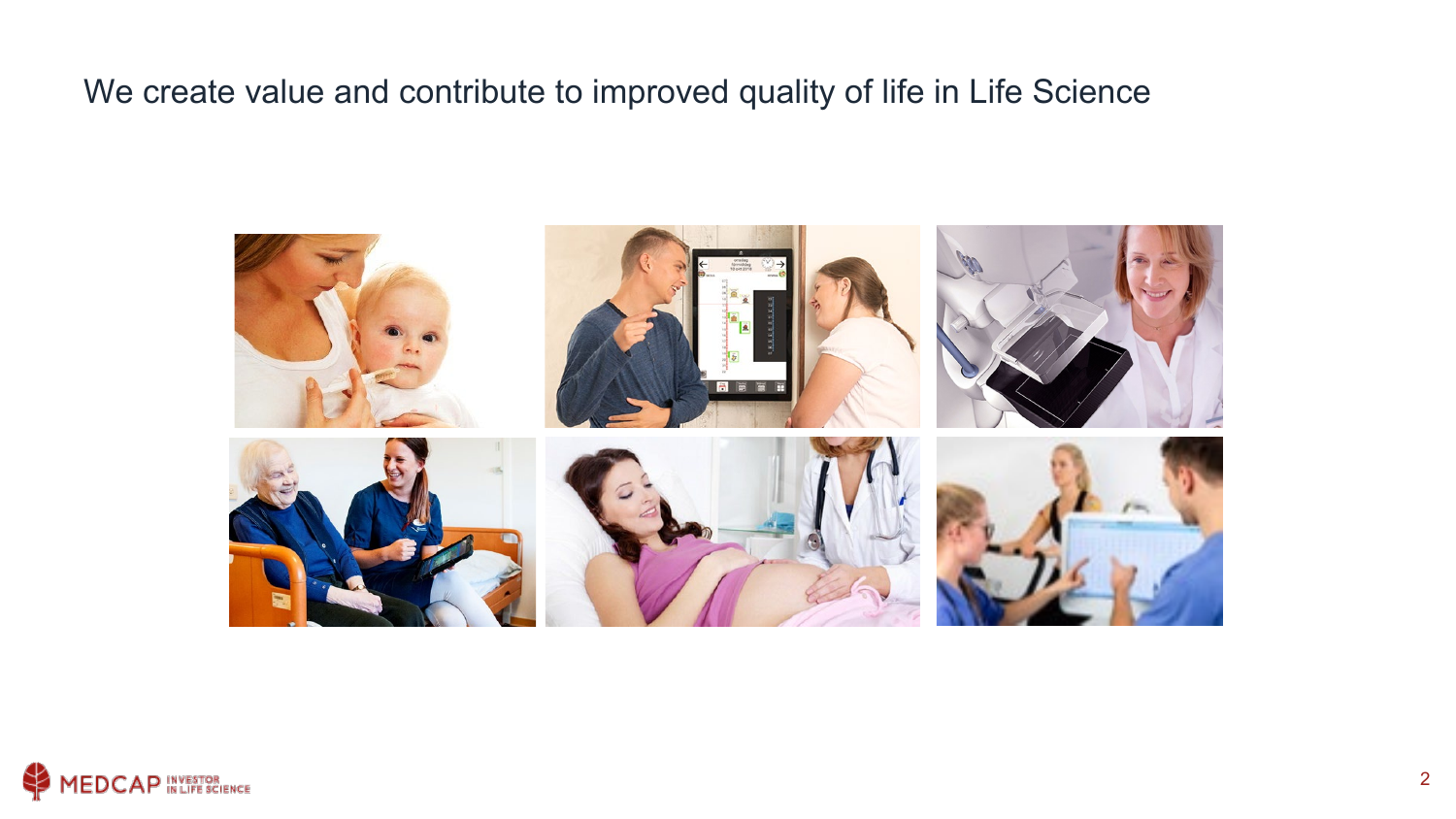#### MedCap | An active investor in Life Science companies



■MedTech ■ Specialty Pharma

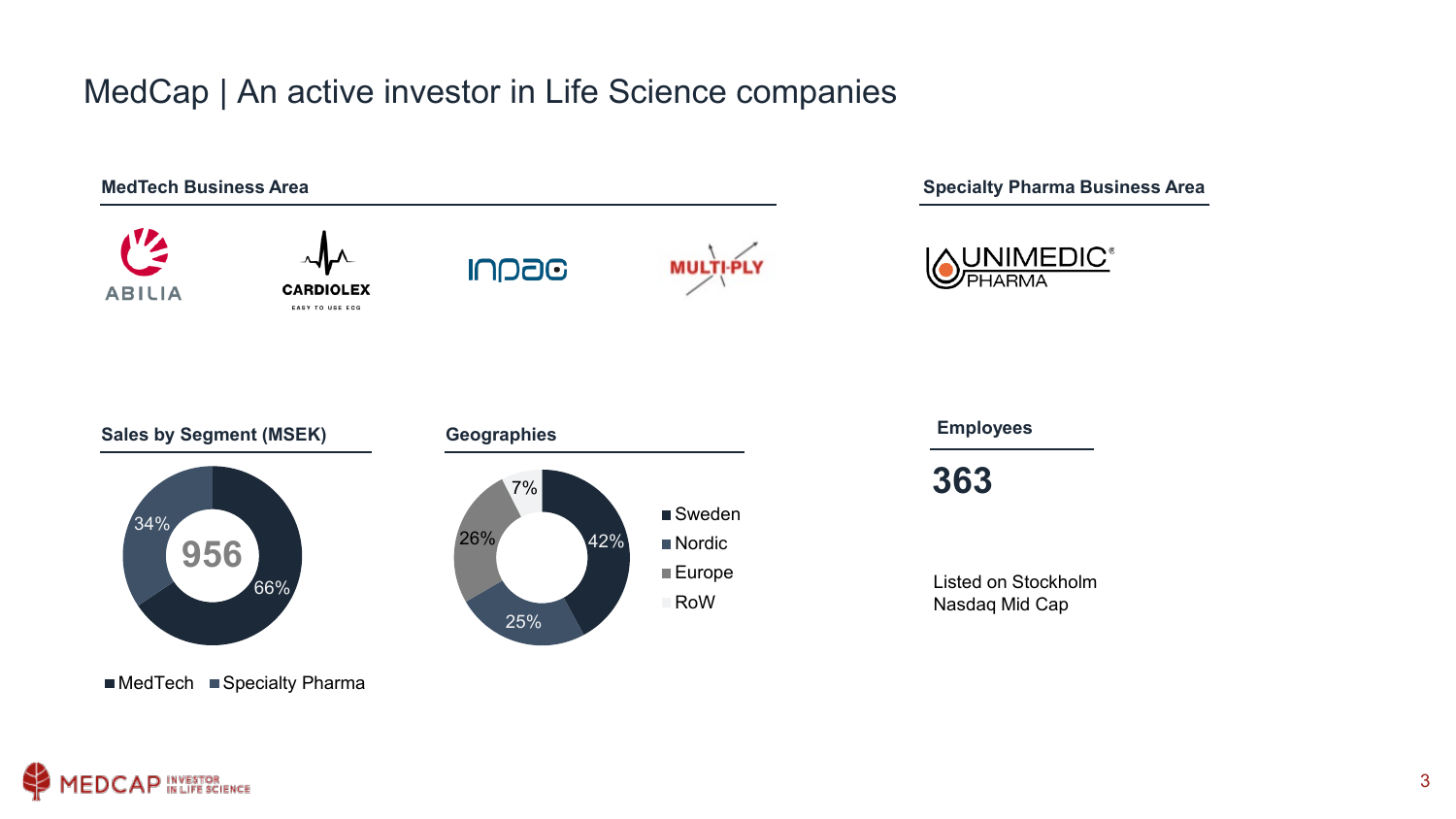### Highlights Q1

- Sales growth by 18%
- EBITDA increased by 39%
- All companies in both business areas, MedTech and Specialty Pharma, contributed to growth
- Profitability driven by volume growth
- Price increases partially offset
- Long lead-times drive inventory increase but no significant impact on sales
- Strong margin (21% EBITDA-margin (18%))

| Q1 2022 |          |
|---------|----------|
| 262.8   | $+18%$   |
| 56.3    | $+39%$   |
| 21.4%   | +3.2 ppt |
|         |          |

4

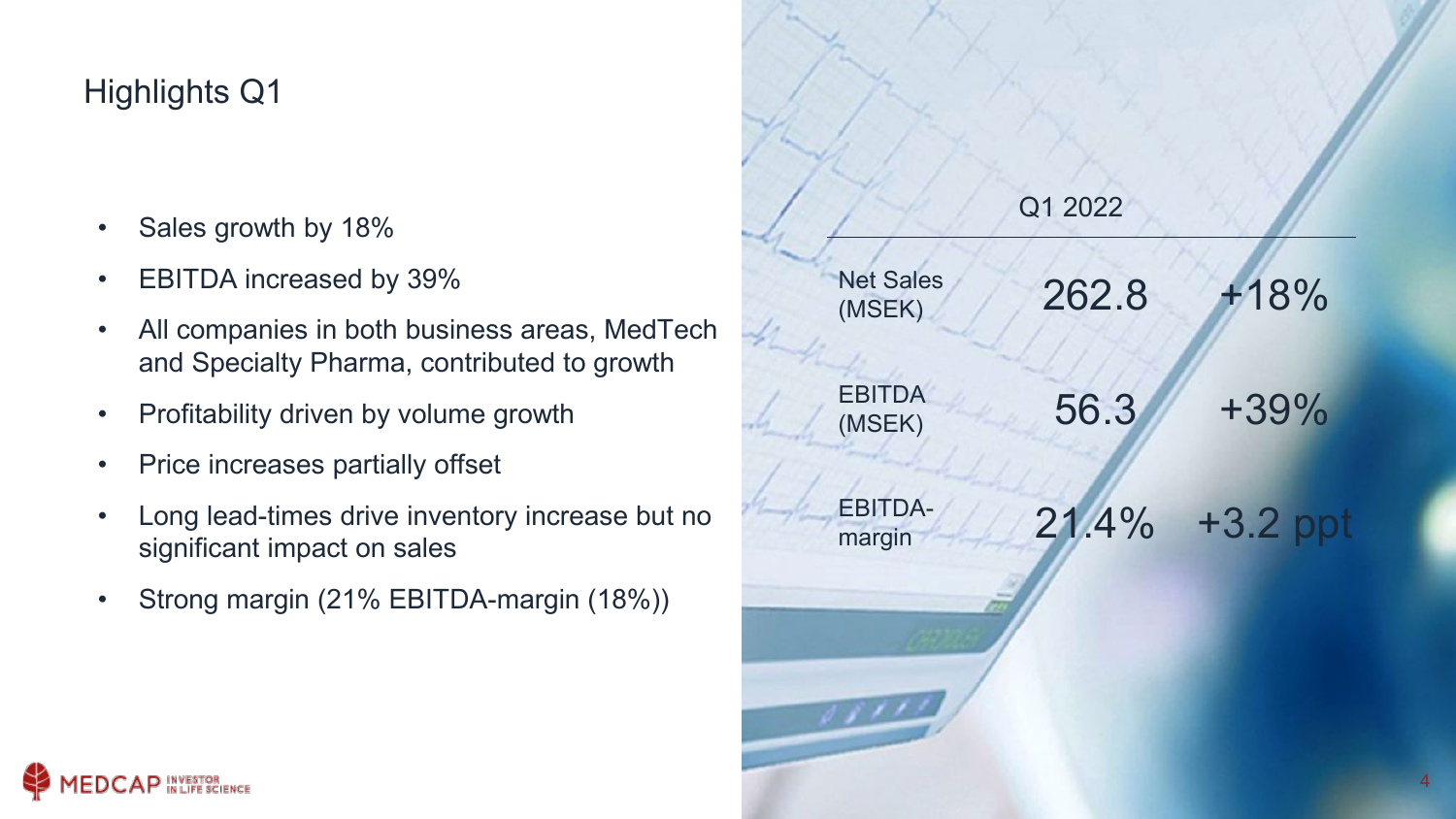

#### Sales and EBITDA by quarter



• *IFRS16 incl. from Q1 2019*

|                            | $\rm Q1$ | R <sub>12</sub> |
|----------------------------|----------|-----------------|
| <b>Net Sales</b><br>growth | $+18%$   | $+15%$          |
| <b>EBITDA</b><br>growth    | $+39%$   | $+31%$          |
| <b>EBITDA-</b><br>margin   | 21%      | 23%             |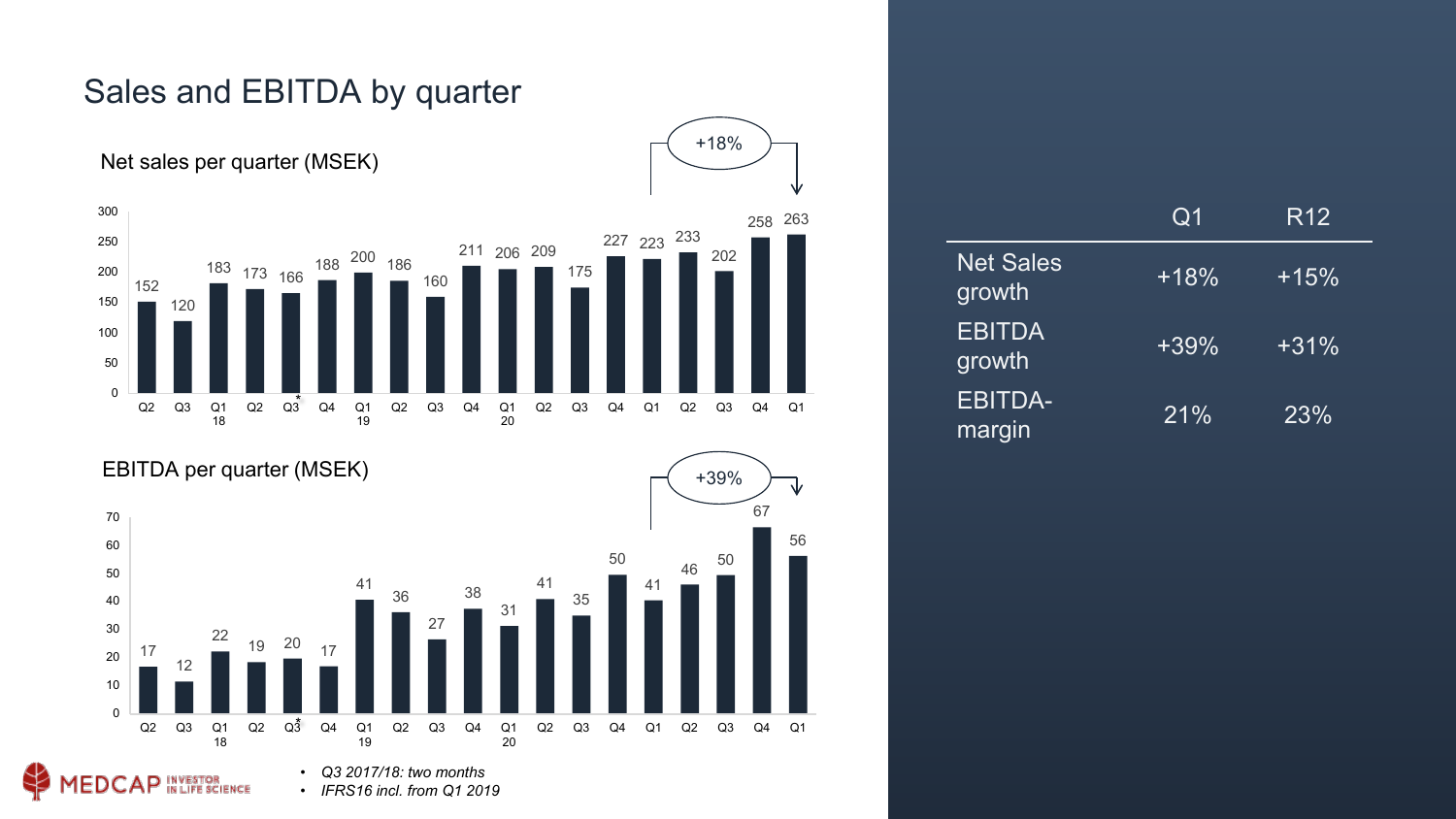#### Sales and EBITDA rolling 12 months by quarter

MSEK (Net sales) MSEK (EBITDA) / %



Excluding discontinued/divested operations. IFRS16 incl. from Q1 2019.

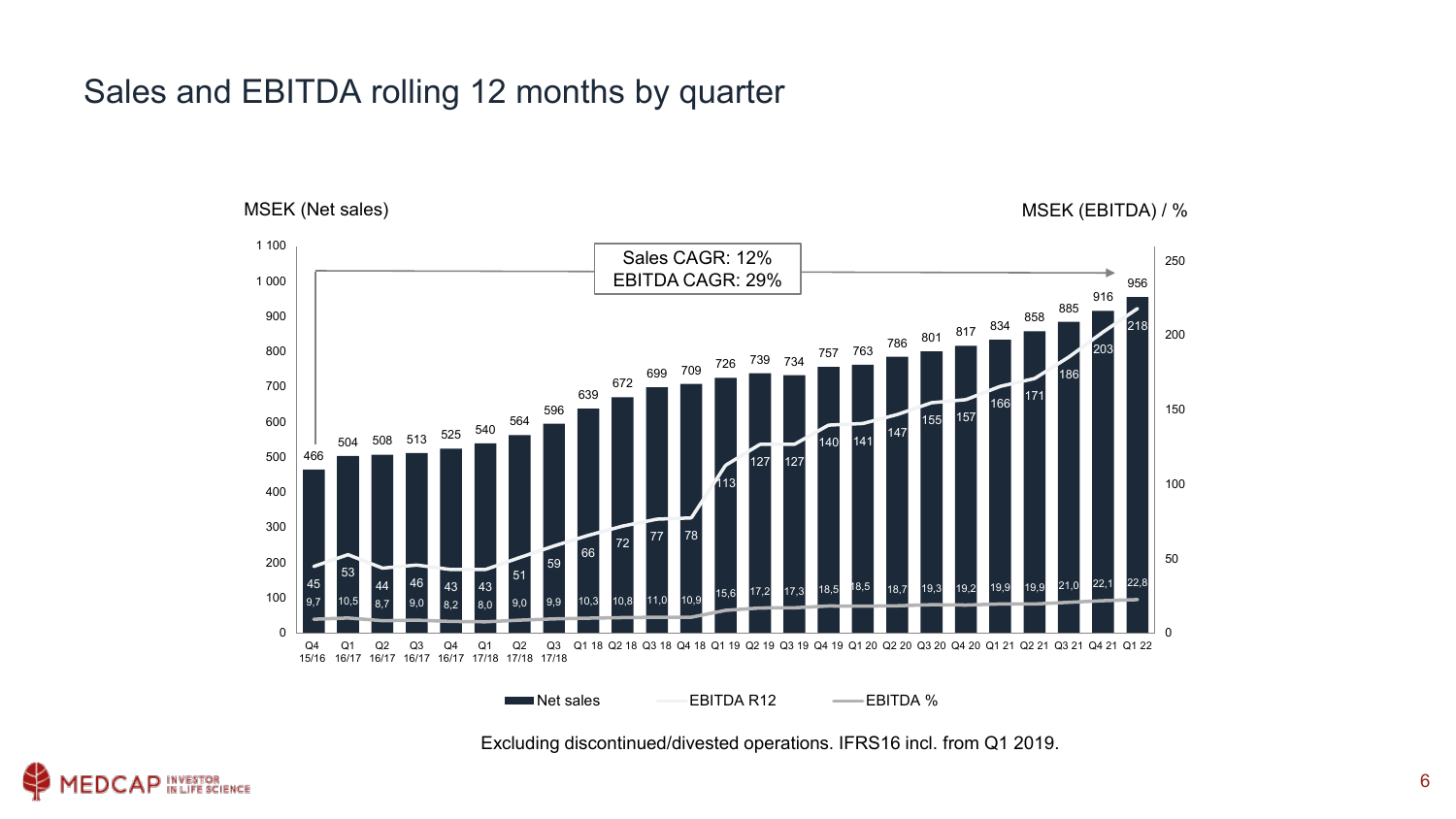#### MedTech Q1

- EBITDA growth of 20%
- Margin at 28%
- Good performance across the companies
- Abilia: Growth in Norway & Sweden; positive signs in exports; positive mix
- Cardiolex: Good demand particular in German entities; more tender activity
- Inpac: Strong demand in Nutrition; mix and supply cost affected margin
- Multi-Ply: Strong growth; profitability uplift; initiated move into new facility



| Q1 2022                    |       |            |  |  |
|----------------------------|-------|------------|--|--|
| <b>Net Sales</b><br>(MSEK) | 175.3 | $+19%$     |  |  |
| <b>EBITDA</b><br>(MSEK)    | 49.1  | $+20\%$    |  |  |
| <b>EBITDA-</b><br>margin   | 28%   | $+0.3$ ppt |  |  |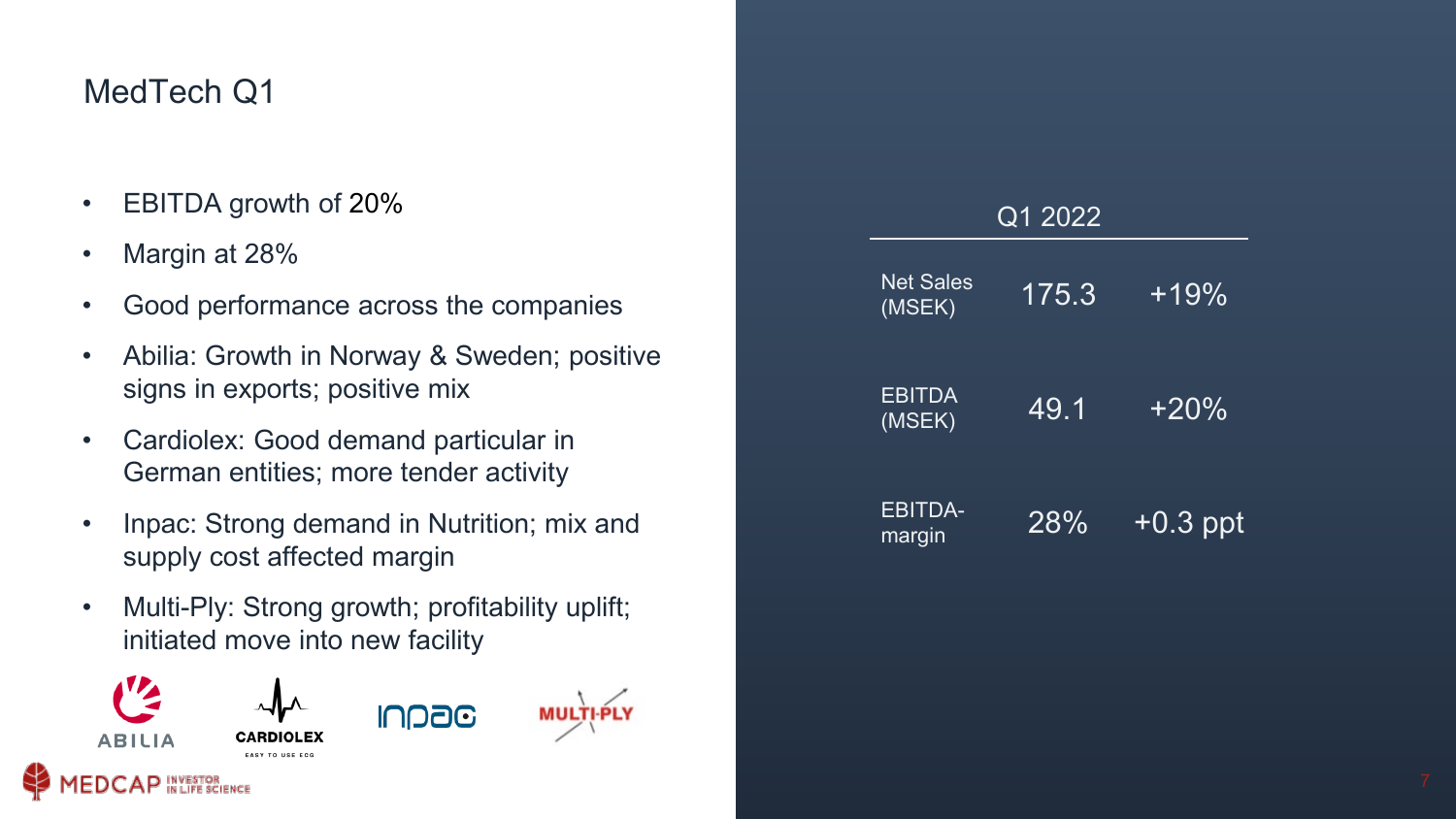#### MedTech | Sales and EBITDA rolling 12 months by quarter



**Net Sales and EBITDA-margin – Rolling 12 months**

IFRS16 incl. from Q1 2019.



■ R12 Net sales +25%, primarily driven by good demand

 $\blacksquare$  R12 EBITDA +26%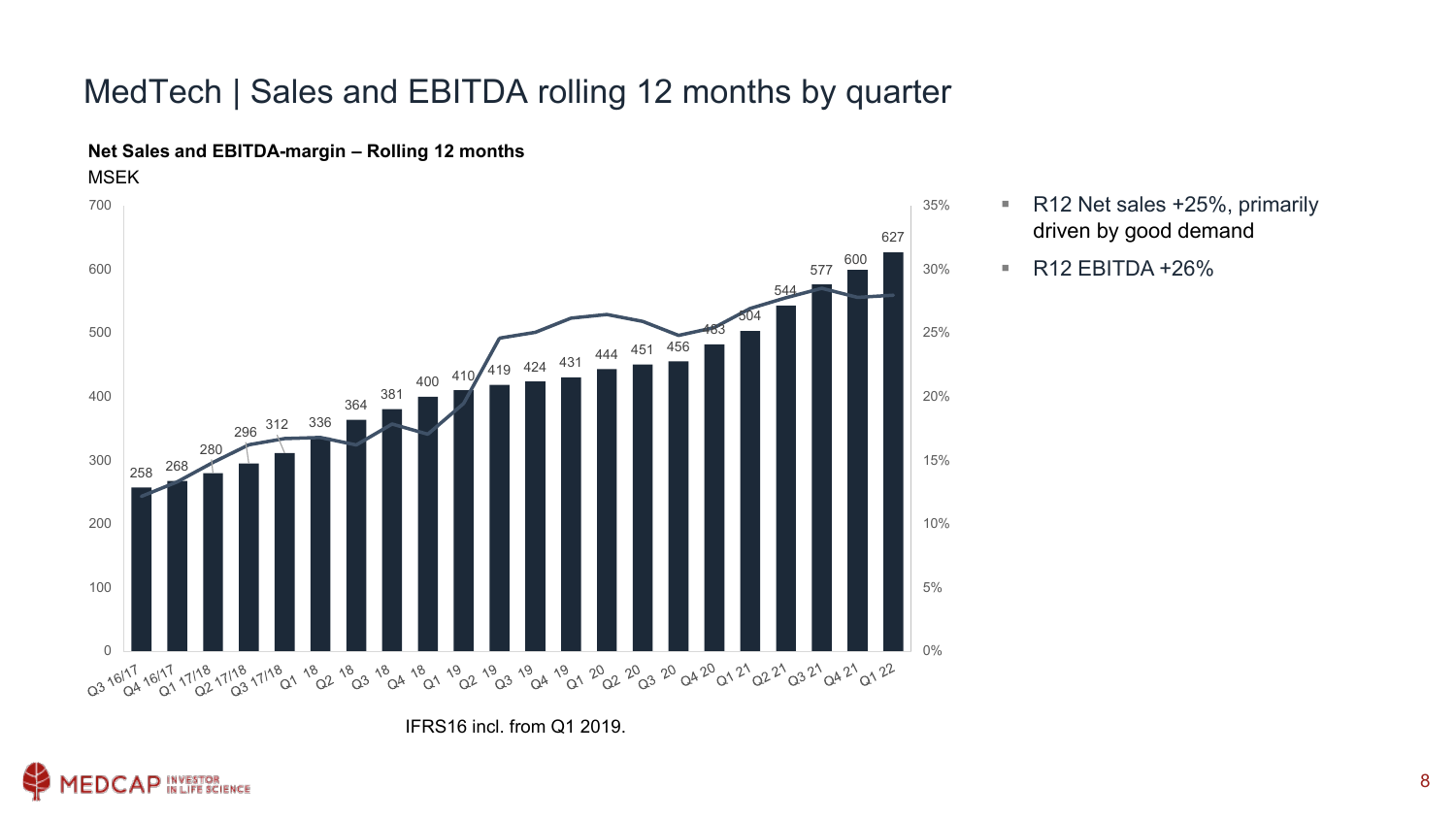#### Specialty Pharma Q1

- EBITDA growth of 44%
- Sales growth, mainly driven by the registered pharma portfolio (representing 49% of Sales)
- Growth of top 8 products by 41%, driven by several of the products (Cresemba, Fenylefrin, Melatonin, Efedrin)
- CDMO's external sales increased

| Q1 2022                    |        |                |  |  |
|----------------------------|--------|----------------|--|--|
| <b>Net Sales</b><br>(MSEK) | 87.5   | $+17%$         |  |  |
| <b>EBITDA</b><br>(MSEK)    | 12.0   | $+44\%$        |  |  |
| <b>EBITDA-</b><br>margin   | $14\%$ | $+2.6$<br>ppts |  |  |

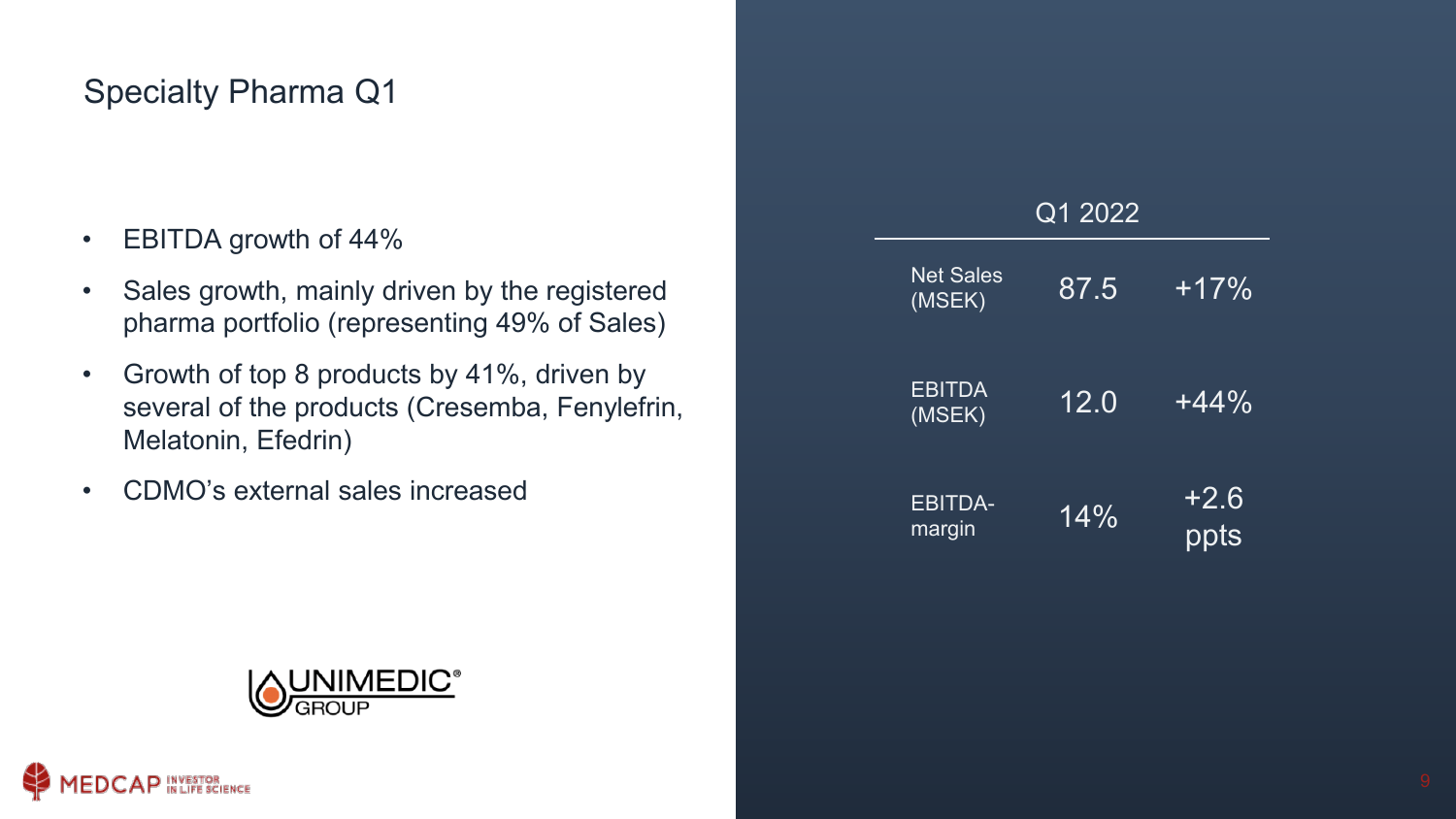#### Specialty Pharma | Sales and EBITDA rolling 12 months by quarter



#### **Net Sales and EBITDA-margin – Rolling 12 months** MSEK

 $\blacksquare$  R12 Net sales 0%

 $\blacksquare$  R12 EBITDA +7%

IFRS16 incl. from Q1 2019.

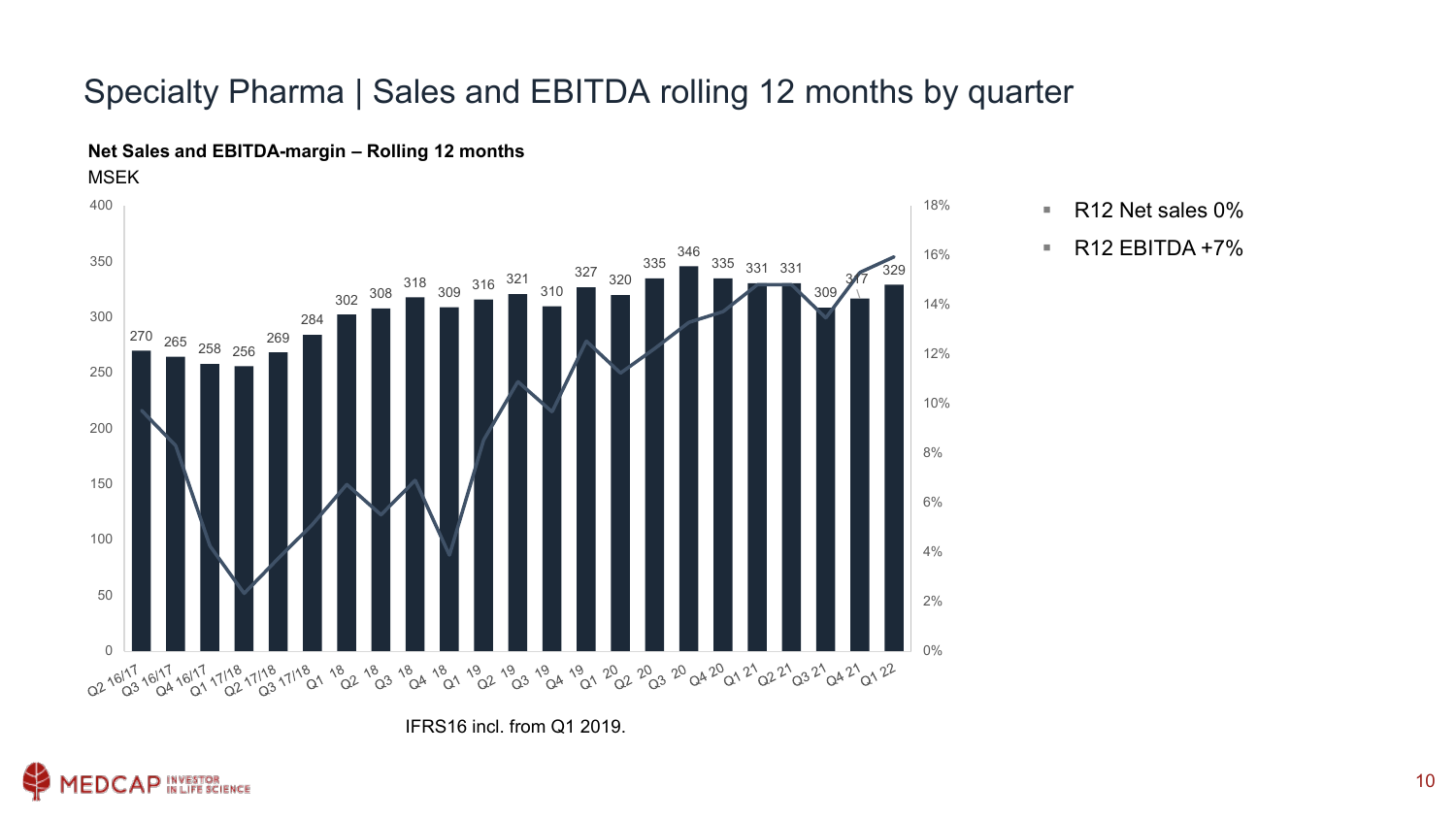#### Sales development for portfolio of Specialty Pharma products

Attractive platform of own & partner products, pipeline with new product launches, established expertise in product development and experience from registration processes. Prioritized area for strategic acquisitions



#### **Portfolio of attractive products Sales development for selection of key products**

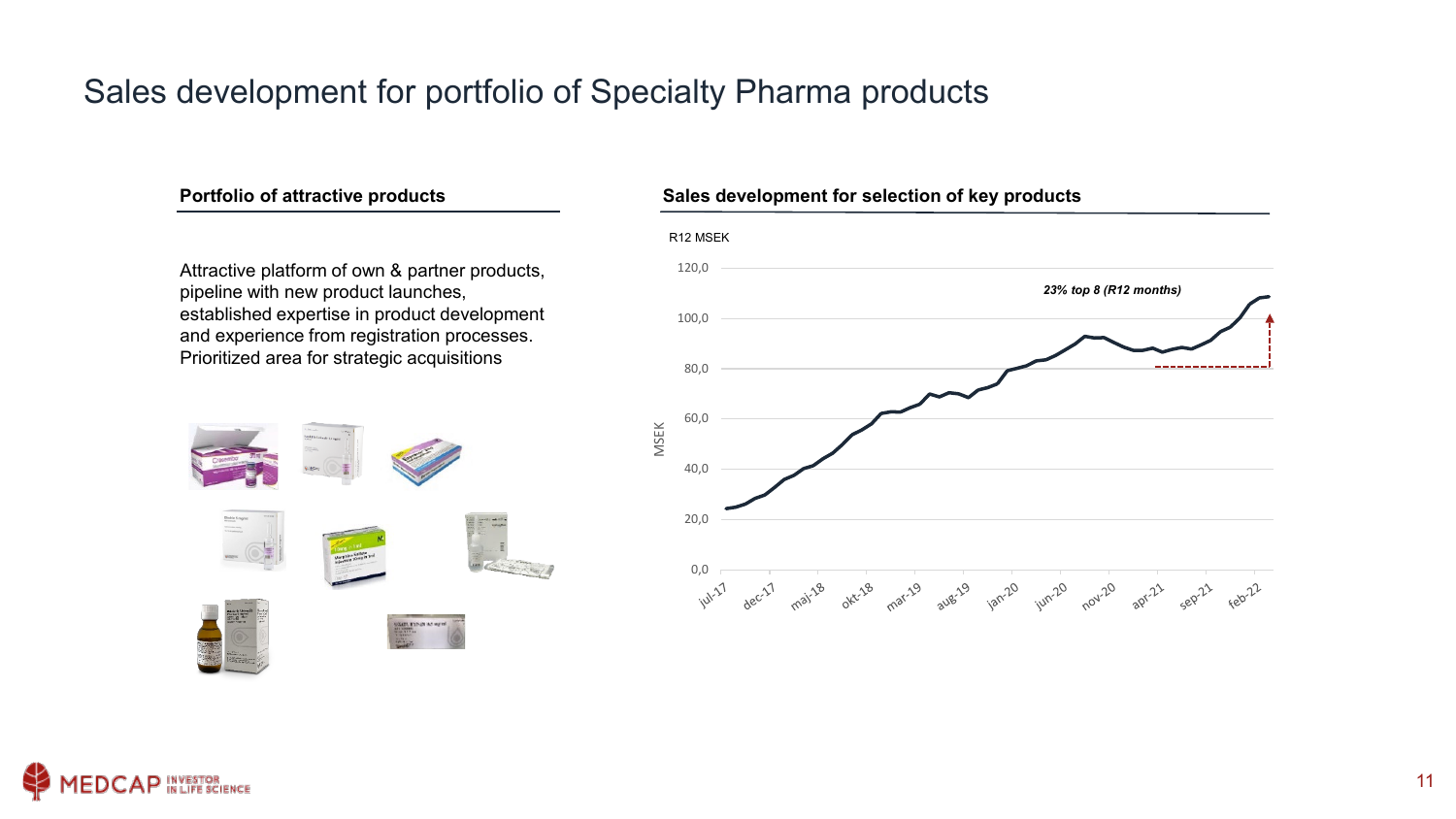#### Sales and EBITDA over time



Excluding discontinued/divested operations. IFRS16 incl. from 2019.

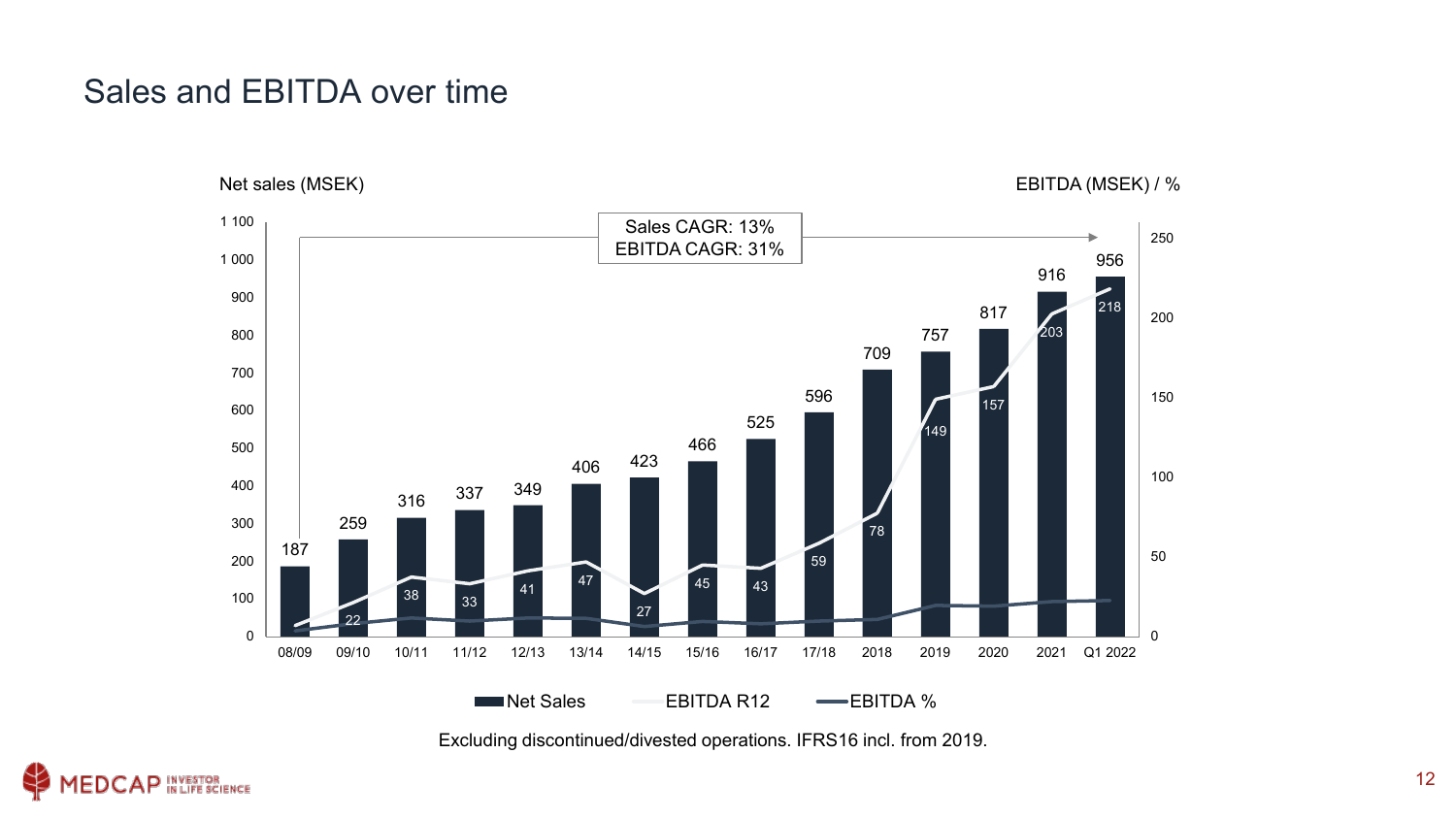#### Other key metrics

- Improved cash-flow 56 mSEK (17.3)
	- Higher operating profit
	- Reduced working capital
- Net Debt / EBITDA ratio
	- IFRS16: 0.5 (1.0)
	- Excl IFRS16: -0.4 (0.2)

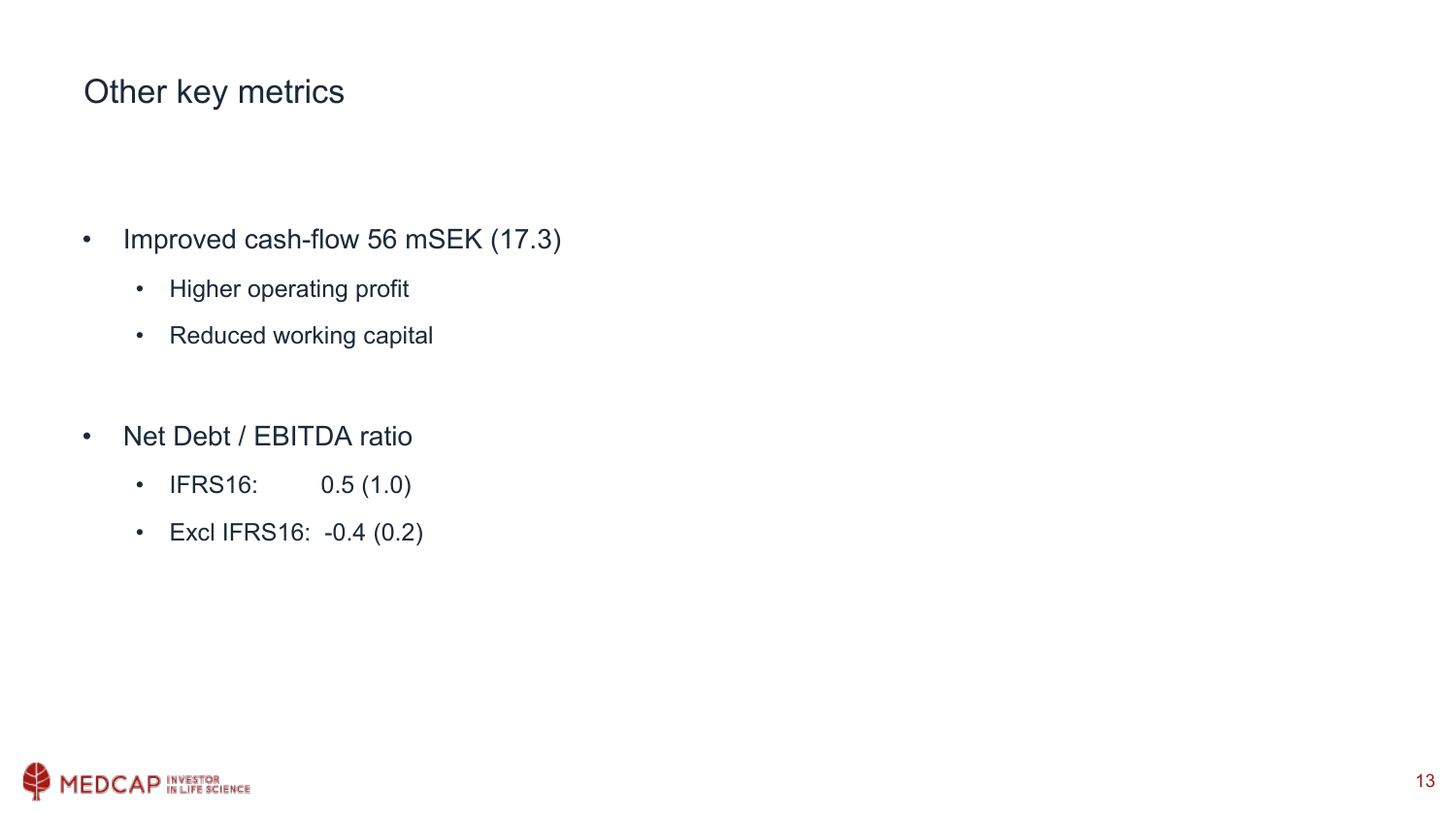#### Financial Targets



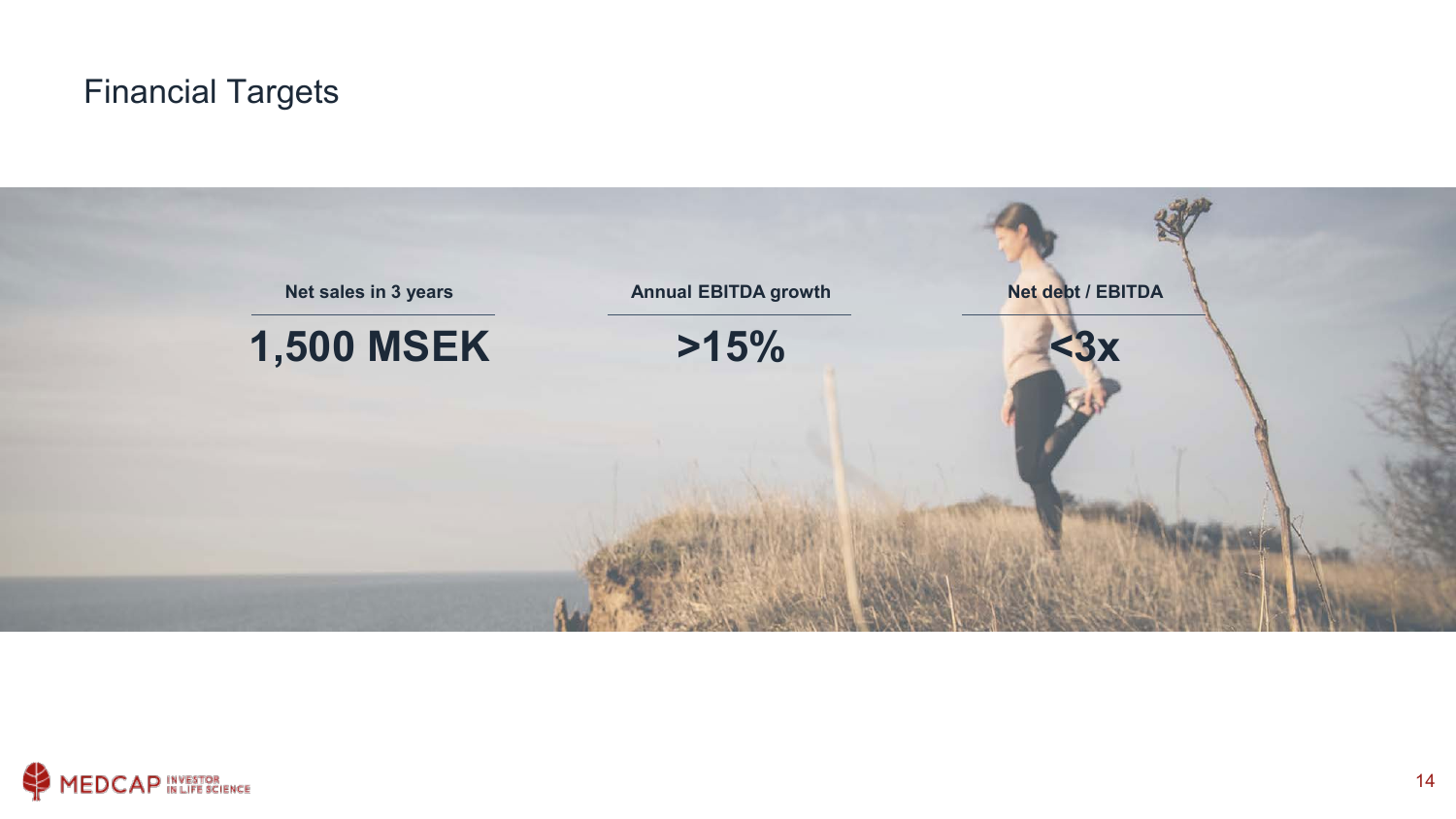#### Investment strategy